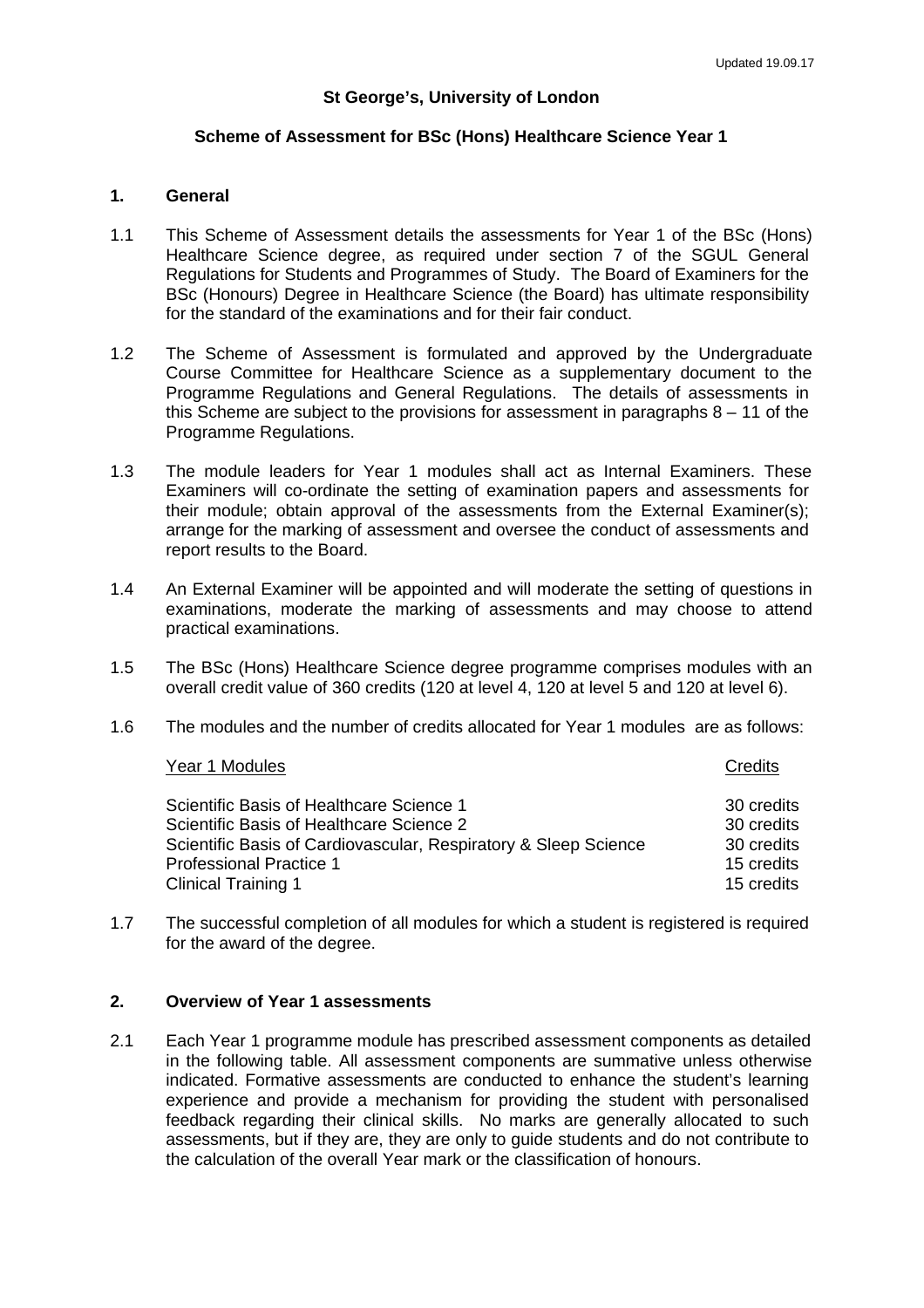| <b>YEAR1</b>                                                                                      |               |                                                                                                             |                       |                                          |                                                                                                                                         |  |  |
|---------------------------------------------------------------------------------------------------|---------------|-------------------------------------------------------------------------------------------------------------|-----------------------|------------------------------------------|-----------------------------------------------------------------------------------------------------------------------------------------|--|--|
| <b>Module</b>                                                                                     | <b>Credit</b> | Indicative<br>assessment<br>components                                                                      | Weighting %           | <b>Indicative</b><br>timing              | Achieving a pass                                                                                                                        |  |  |
| <b>Scientific Basis of</b><br><b>Healthcare</b><br>Science 1                                      | 30            | 1 Written<br>examination<br>1 hour<br>SBA and/or SAQ                                                        | 100%                  | January                                  | The examination<br>must be passed in<br>order to pass this<br>module.                                                                   |  |  |
| <b>Scientific Basis of</b><br><b>Healthcare</b><br><b>Science 2</b>                               | 30            | 1 Written<br>examination<br>1 hour<br>SBA and/or SAQ                                                        | 100%                  | July                                     | The examination<br>must be passed in<br>order to pass this<br>module.                                                                   |  |  |
| <b>Scientific Basis of</b><br>Cardiovascular,<br><b>Respiratory &amp;</b><br><b>Sleep Science</b> | 30            | 2 In-course essays<br>1 Resp/Sleep<br>1 Cardiac<br>Approx 2000 words<br>each                                | 15% for each<br>essay | March & May                              | The essay<br>component and exam<br>component must be<br>passed separately in<br>order to achieve an<br>overall pass for this<br>module. |  |  |
|                                                                                                   |               | 1 Written<br>examination<br>1 hour<br>SBA and/or SAQ                                                        | 70%                   | July                                     |                                                                                                                                         |  |  |
| <b>Professional</b><br><b>Practice 1</b>                                                          | 15            | <b>1 Formative IFP</b><br><b>Teamwork</b><br><b>Presentation</b>                                            | N/A                   | December                                 | The essay<br>component must be<br>passed in order to<br>achieve an overall                                                              |  |  |
|                                                                                                   |               | 2 In-course<br>reflective essays<br>Approx 700 words<br>each                                                | 50% for each<br>essay | May                                      | pass for this module.                                                                                                                   |  |  |
| <b>Clinical Training 1</b>                                                                        | 15            | 1 Formative<br>Objective<br><b>Structured Clinical</b><br><b>Examination</b><br>(OSCE)<br>Approx 5 stations | N/A                   | December                                 | Each summative<br>assessment<br>component must be<br>passed separately in<br>order to achieve an<br>overall pass for this<br>module.    |  |  |
|                                                                                                   |               | <b>Satisfactory</b><br>attendance at work-<br>based placements                                              | Pass / Fail           | Completion<br>by end of<br>module (July) |                                                                                                                                         |  |  |
|                                                                                                   |               | <b>Satisfactory</b><br>demonstration of<br>specified Clinical<br><b>Competencies</b><br>DOPS/CBD            | Pass / Fail           | Completion<br>by end of<br>module (July) |                                                                                                                                         |  |  |
|                                                                                                   |               | <b>Satisfactory</b><br>demonstration of<br>specified<br>Professional<br><b>Competencies</b>                 | Pass / Fail           | Completion<br>by end of<br>module (July) |                                                                                                                                         |  |  |
|                                                                                                   |               | <b>Portfolio</b>                                                                                            | Pass / Fail           | Completion<br>by end of<br>module (July) |                                                                                                                                         |  |  |

# 2.2 Late submission of in-course written assessments

Students who fail to submit coursework assessments by the submission deadline without an agreed extension will incur the following penalty: work submitted within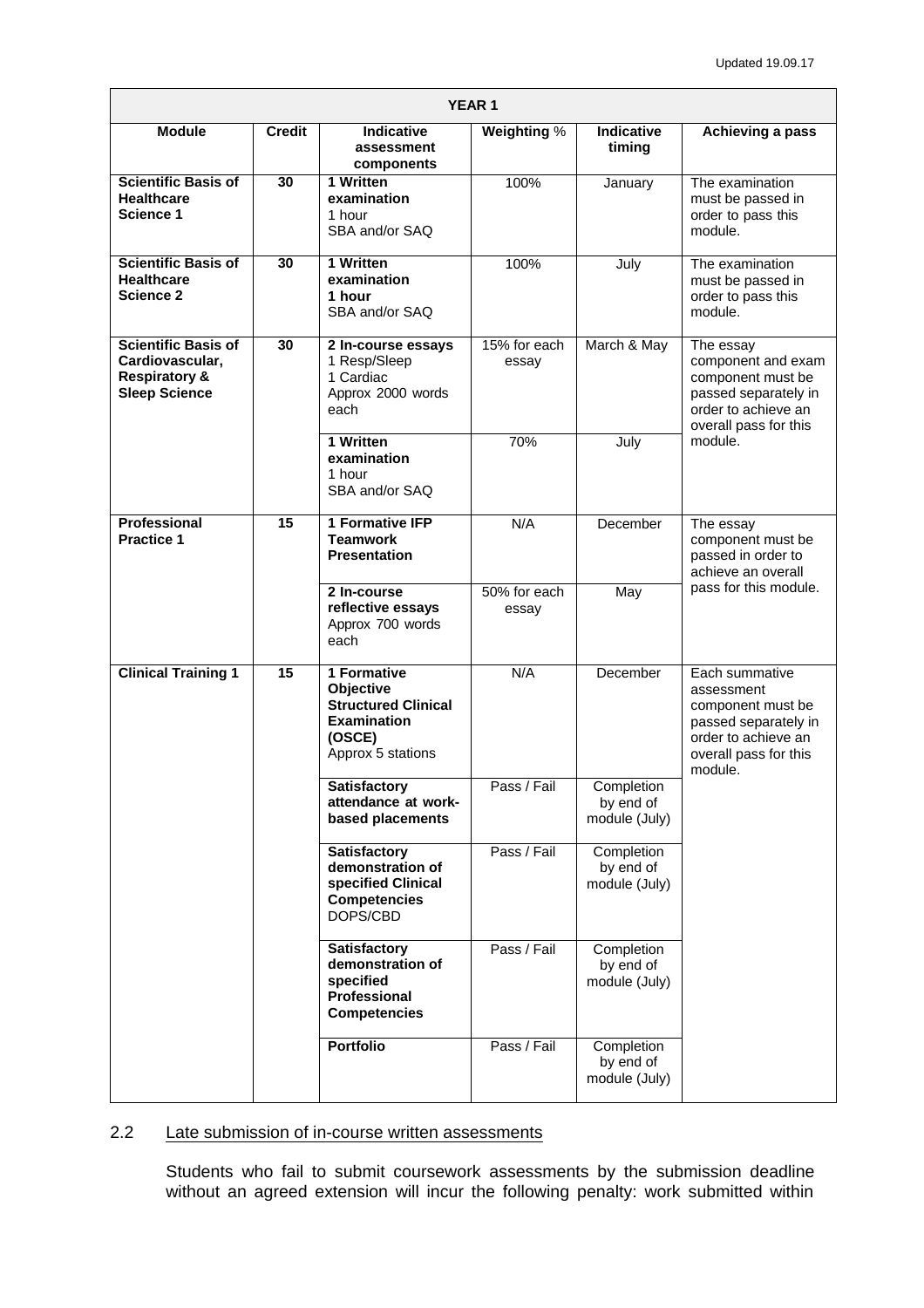seven days of the original submission deadline will be accepted for marking but the marks awarded will be capped at 40.00%. Work submitted after the seven day period without an agreed extension, or students who do not submit any work will receive a mark of 0 for that attempt.

2.3 Where a penalty has been applied to an assessment mark due to late submission or non-submission, the calculation of the final overall year mark will use these adjusted marks.

#### **3. Marking of assessments**

- 3.1 Year 1 assessments are marked on a percentage scale with the exception of assessments within the Clinical Training modules which are marked as pass/fail only. The pass mark for each Year 1 module is 40.00% except Clinical Training 1 for which students must achieve 'Pass' in all summative elements in order to pass.
- 3.2 Non-competency based examinations and in-course written assessments will be marked on a percentage scale. Assessment criteria for these assessments are appended to this Scheme.
- 3.3 For all supervised examinations, candidates shall be given a candidate number to ensure anonymity during marking. Written assessments shall be marked in detail by one Internal Examiner or Assessor, with a second Internal Examiner or Assessor having at least an overview of the work. Written examination components in which an objective scheme for the award of marks is pre-determined (e.g. Short Answer Questions) shall be marked by one Internal Examiner or Assessor.
- 3.4 Where the two marks for a candidate diverge significantly, the two examiners will discuss and agree a mark; where agreement between the two examiners cannot be reached, this shall be referred to the Chief Examiner who shall allocate the final mark.
- 3.5 Standard setting may be applied to computer-marked questions in order to adjust the whole cohort's marks whilst maintaining the pass mark at 40.00. This will be achieved using a recognised method selected to suit the variables of the assessment (normally Anghoff).
- 3.6 Mark rounding will take place for each module mark. The module mark will be determined by rounding the final mark to two decimal points.
- 3.7 Module Mark weighting will be applied in order to calculate a year mark for each year of the programme. The mark for each of the modules pertaining to that year of the programme will be weighted according to the contribution they make to that year. The weighted scores for each module will be summed to give an overall year mark. The year mark will be rounded to the nearest whole number, with marks of .50 and above being rounded up and marks of .49 and below being rounded down. The following is given as a worked example:

| <b>Module</b>                                                      | <b>Credit</b><br>value | <b>Mark</b><br>awarded |
|--------------------------------------------------------------------|------------------------|------------------------|
| Scientific Basis of Healthcare Science 1                           | 30 credits             | 66.03                  |
| Scientific Basis of Healthcare Science 2                           | 30 credits             | 63.72                  |
| Scientific Basis of Cardiovascular, Respiratory & Sleep<br>Science | 30 credits             | 69.00                  |
| <b>Professional Practice 1</b>                                     | 15 credits             | 68.50                  |
| <b>Clinical Training 1</b>                                         | 15 credits             | Pass                   |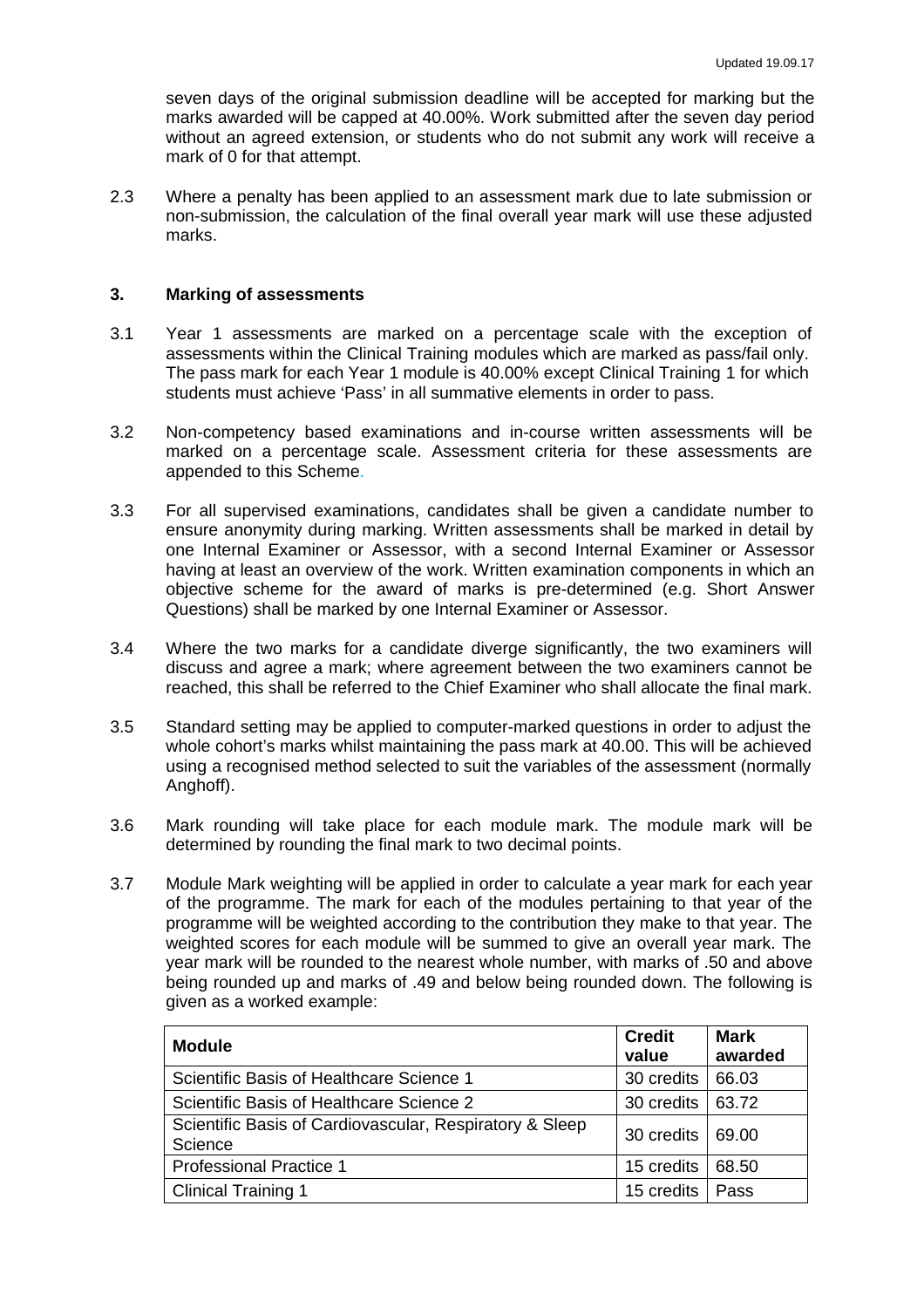Weighted mark for Scientific Basis of Healthcare Science  $1 = (66.03 \times 30/105)$ 

Weighted mark for Scientific Basis of Healthcare Science 2 = (63.72 x 30/105)

Weighted mark for Scientific Basis of Cardiovascular, Respiratory & Sleep Science = (69.00 x 30/105)

Weighted mark for Professional Practice  $1 = (68.50 \times 15/105)$ 

**Year 1 overall**: ((66.03 x 30/105) + (63.72 x 30/105) + (69.00 x 30/105) + (68.50 x  $15/105$ ) = 66.5714

#### **Rounded year 1 overall mark = 67%**

3.8 The rounded Year 1 mark shall contribute 10% to the final degree mark calculation.

#### **4. Reassessment**

- 4.1 A student will, as of right**,** be permitted one re-entry/resubmission for all failed examinations or assessment components.
- 4.2 A student who fails a Clinical Training module may be required to undertake a remedial reflective assignment and/or attend additional placement weeks to enable fulfilment of attendance requirements, completion of competency requirements or other work-based assessments, or to gather further evidence required for resubmission of the portfolio. The reassessment may take place outside of scheduled term dates for the programme. In some cases the student may be required to re-sit the entire placement in the following academic year. The arrangements for reassessment will be negotiated between the SGUL Work-Based Placement Coordinator and the NHS Work-Based Placement Supervisor according to the student's needs.
- 4.3 All re-sits of non-competency based examinations and in-course written assessments examinations and resubmission of coursework will be capped at 40.00%. Where a component of a module is re-sat or resubmitted it is the component that will be capped at 40.00% at reassessment rather than the overall module mark.
- 4.4 A student who fails at re-assessment(s) will be eligible to be considered for a discretionary third and final attempt at failed assessments, in accordance with the *Procedure for consideration for a final discretionary attempt at an assessment*, as approved by Senate. Under this procedure, Boards of Examiners will have the authority to approve a discretionary third attempt if a candidate meets programmespecific fast-track criteria. For candidates who do not satisfy the programme-specific fast-track criteria, a Discretionary Panel of Senate will consider the student's application for a discretionary third attempt.
- 4.5 The discretionary panel fast-track criteria for the BSc Healthcare Science programme will be published in the assessment section of the course Moodle pages.
- 4.6 A student granted a third and final attempt may be required to repeat that Year, or part thereof, in order to re-take the failed assessments. Where a component of a module is re-sat or resubmitted as a third and final attempt it is the component that will be capped at 40.00% at reassessment rather than the overall module mark.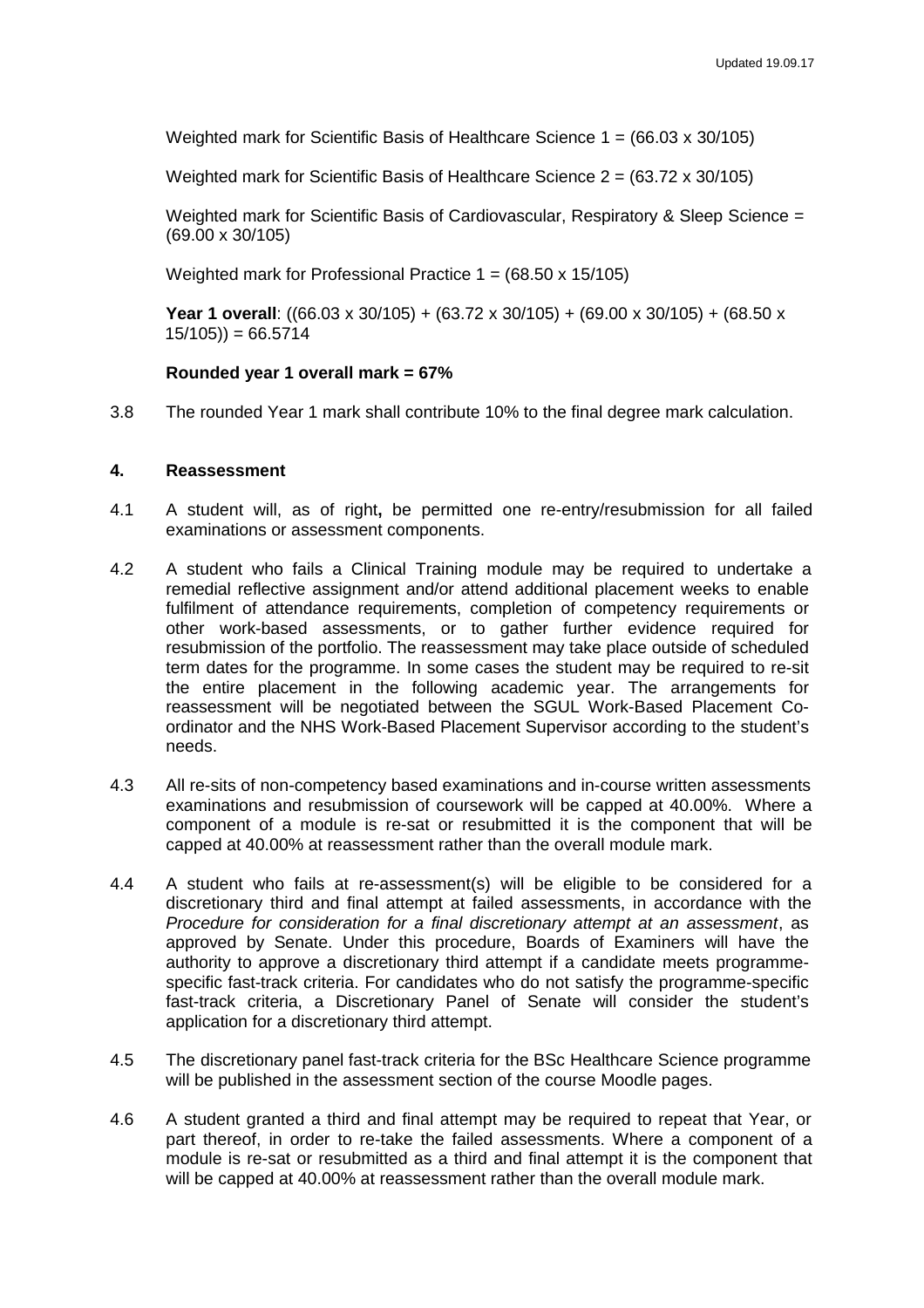### **5**. **Progression**

5.1 Students must pass all Year 1 modules to formally progress from Year 1 to Year 2. Students must normally pass all Year 1 programme modules before commencing Year 2 studies.

## **6. Intermediate Award**

- 6.1 An intermediate award shall only be given to students who cease to be registered on the BSc Hons Healthcare Science programme (that is to say, it is an exit qualification, not a qualification that students will automatically get *en route* to the BSc (Hons) Healthcare Science).
- 5.2 Students who have successfully completed all modules of the first year of the programme for BSc (Hons) Healthcare Science shall be eligible for the SGUL award of Undergraduate Certificate in Healthcare Science.

## **7. Reporting of Results**

6.1 Provisional examination and in-course assessment marks may be issued throughout the academic year. Candidates will be given formal notice of their confirmed assessment marks, module marks and end of year mark within 6 weeks of the Board of Examiners meeting.